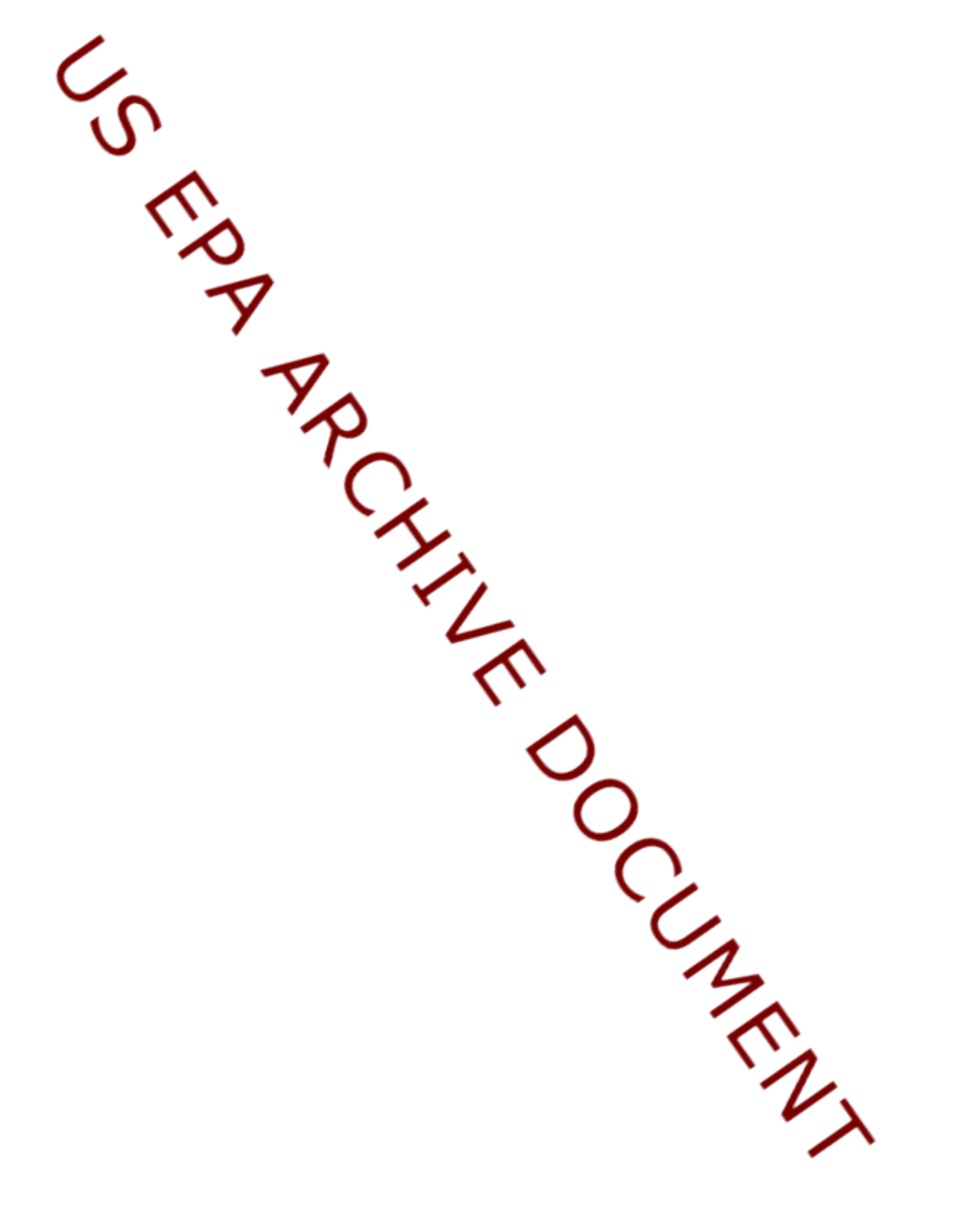

## **UNITED STATES ENVIRONMENTAL PROTECTION AGENCY REGION IX 75 Hawthorne Street San Francisco, CA 94105**

October 15, 2012

Mr. Greg Hill Project Manager Bureau of Land Management El Centro Field Office 1661 South  $4<sup>th</sup>$  Street El Centro, California 92243

## Subject: Imperial Sand Dunes Proposed Recreation Area Management Plan/California Desert Conservation Area Plan Amendment and Final Environmental Impact Statement, Imperial County, California (CEQ#20120299)

Dear Mr. Hill:

The U.S. Environmental Protection Agency has reviewed the above-referenced document pursuant to the National Environmental Policy Act, Council on Environmental Quality regulations (40 CFR Parts 1500-1508), and our NEPA review authority under Section 309 of the Clean Air Act.

The EPA reviewed the Draft Environmental Impact Statement and provided comments to the Bureau of Land Management (BLM) on June 22, 2010. We rated the DEIS as Environmental Concerns – Insufficient Information (EC-2) due to concerns about the number of acres open to off-highway-vehicles (OHV) in the preferred alternative, and the potential impacts to air quality and sensitive resources from OHV use. We recommended that the BLM provide additional information on the preferred alternative's potential air quality impacts, and whether it would conform to the Imperial County Air Pollution Control District's State Implementation Plan for ozone and PM<sub>10</sub>. We also recommended that the BLM provide additional information, in the FEIS, regarding how climate change may affect the Planning Area.

We continue to have concerns about the number of acres open to OHV use in the preferred alternative. At 127,416 acres, the proposed area open to OVH recreation would be almost 40,000 acres greater than under current management. This expansion could result in greater impacts to air quality, vulnerable species (such as the Mojave Desert tortoise and Peirson's Milk-vetch), and sensitive habitats, such as the microphyll woodlands.

The EPA is cognizant of the analyses conducted, after the DEIS was published, to quantify emissions from OHV activity, and we appreciated the opportunity to discuss these new assessments with BLM staff. Nevertheless, we remain concerned, particularly with the emissions caused after OHVs break desert crust or disrupt flora. ICAPCD's 2009  $PM_{10}$  plan estimates that OHV activity just in the Imperial Sand Dunes area alone may cause as much as  $0.9$  tons of  $PM_{10}$  emissions per day (Table III.B.3), compared to the @100 tons/year estimated by Table 4.5 of the FEIS. These emissions of wind-blown dust from soil disrupted by OHVs are significant; measures should be included in the Record of Decision (ROD) to mitigate them to the greatest practicable extent. Similarly, while we acknowledge the measures included in the preferred alternative to protect sensitive resources, we remain concerned that the expanded OHV territory in the preferred alternative could result in increased impacts to sensitive